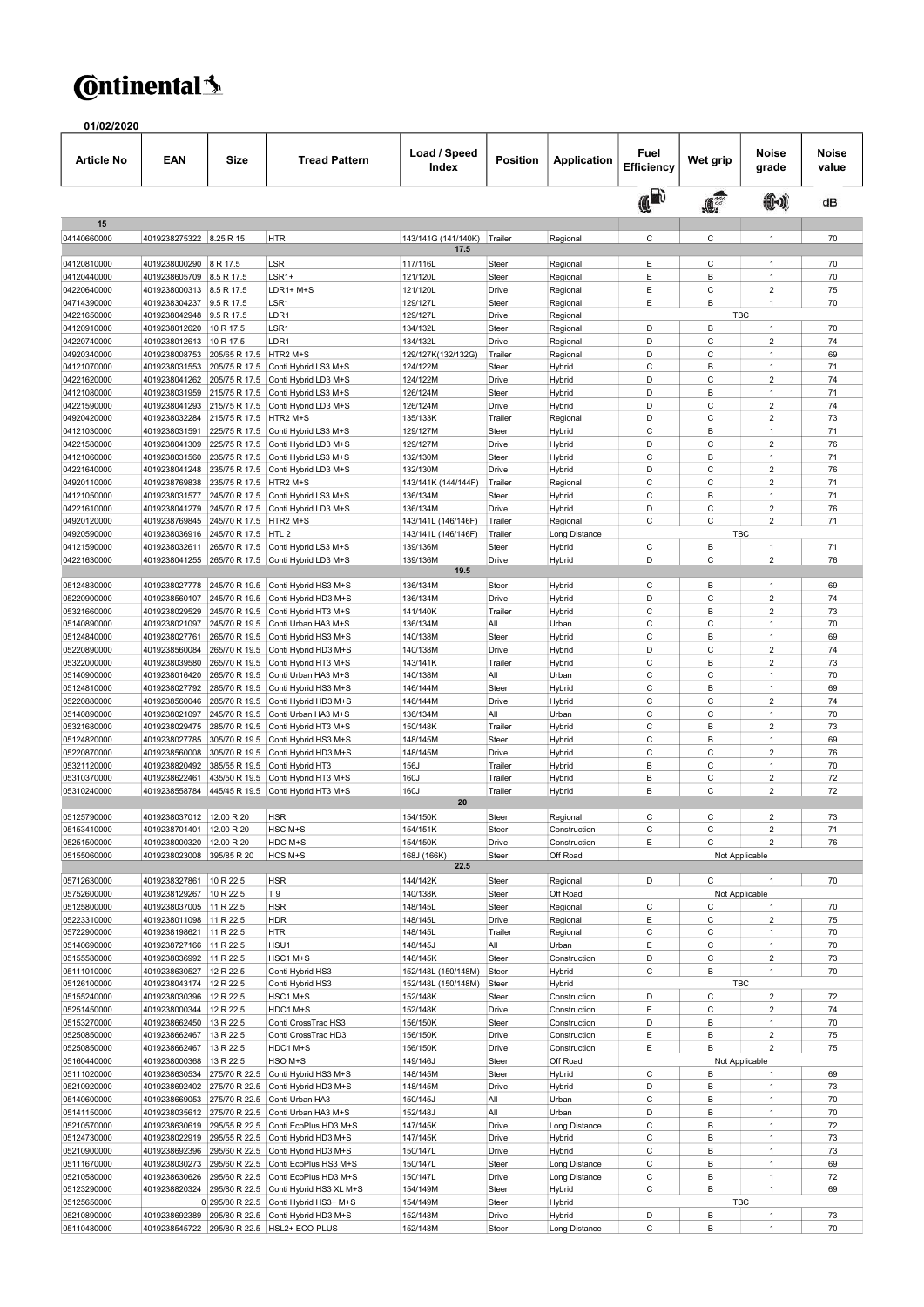| <b>Article No</b>          | <b>EAN</b>                                                 | Size                           | <b>Tread Pattern</b>                                                          | Load / Speed<br>Index                      | <b>Position</b>  | <b>Application</b>                    | Fuel<br>Efficiency | Wet grip         | Noise<br>grade                            | Noise<br>value |
|----------------------------|------------------------------------------------------------|--------------------------------|-------------------------------------------------------------------------------|--------------------------------------------|------------------|---------------------------------------|--------------------|------------------|-------------------------------------------|----------------|
|                            |                                                            |                                |                                                                               |                                            |                  |                                       | (ID                | $\mathbf{R}$     | (1)                                       | dB             |
| 05110490000                | 4019238545739                                              | 295/80 R 22.5                  | HSL2+ ECO-PLUS XL                                                             | 154/148M                                   | Steer            | Long Distance                         | C                  | В                | $\mathbf{1}$                              | 70             |
| 05211500000                | 4019238030372                                              | 295/80 R 22.5                  | HDL1 M+S                                                                      | 152/148M                                   | Drive            | Long Distance                         | D                  | $\mathsf{C}$     | $\overline{\mathbf{c}}$                   | 74             |
| 05223600000                | 4019238012590                                              | 295/80 R 22.5                  | Conti Coach HA3 M+S                                                           | 154/149M                                   | All              | Coach                                 | B                  | Α                | $\mathbf{1}$                              | 70             |
| 05141140000                | 4019238034240                                              | 295/80 R 22.5                  | Conti CoachRegio HA3 M+S                                                      | 154/149M                                   | Steer            | Coach                                 | C                  | B                | $\mathbf{1}$                              | 71             |
| 05210730000                | 4019238630664                                              | 295/80 R 22.5<br>295/80 R 22.5 | Conti CoachRegio HD3 M+S<br><b>HSU</b>                                        | 154/149M                                   | Drive<br>All     | Coach<br>Urban                        | C<br>D             | B<br>C           | $\mathbf{1}$<br>$\mathbf{1}$              | 73<br>70       |
| 05727060000<br>05153260000 | 4019238199321<br>4019238662481                             | 295/80 R 22.5                  | Conti CrossTrac HS3                                                           | 152/148J<br>152/148K                       | Steer            | Construction                          | C                  | B                | $\overline{2}$                            | 72             |
| 05250840000                | 4019238662474                                              | 295/80 R 22.5                  | Conti CrossTrac HD3                                                           | 152/148K                                   | Drive            | Construction                          | D                  | B                | $\overline{\mathbf{c}}$                   | 74             |
| 05713070000                | 4019238221329                                              | 305/70 R 22.5                  | HSR1                                                                          | 152/148L (150/148M)                        | Steer            | Regional                              | C                  | B                | 1                                         | 70             |
| 05223460000                | 4019238011272                                              | 305/70 R 22.5                  | HDR M+S                                                                       | 150/148M                                   | Drive            | Regional                              | D                  | C                | $\overline{2}$                            | 75             |
| 05140960000                | 4019238021103                                              | 305/70 R 22.5                  | Conti Urban HA3 M+S                                                           | 152/148K (154/150E)                        | All              | Urban                                 | C                  | C                | $\mathbf{1}$                              | 70             |
| 05210250000<br>05210880000 | 4019238547832<br>4019238692372                             | 315/45 R 22.5<br>315/60 R 22.5 | Conti EcoPlus HD3 M+S<br>Conti Hybrid HD3 M+S                                 | 147/145L<br>152/148L                       | Drive<br>Drive   | Long Distance                         | D<br>C             | C<br>B           | 2<br>$\mathbf{1}$                         | 76<br>73       |
| 05110450000                | 4019238545678                                              | 315/60 R 22.5                  | HSL2+ ECO-PLUS                                                                | 152/148L                                   | Steer            | Hybrid<br>Long Distance               | C                  | B                | $\mathbf{1}$                              | 70             |
| 05111680000                | 4019238030266                                              | 315/60 R 22.5                  | Conti EcoPlus HS3                                                             | 154/150L                                   | Steer            | Long Distance                         | B                  | B                | $\mathbf{1}$                              | 70             |
| 05210590000                | 4019238630633                                              | 315/60 R 22.5                  | Conti EcoPlus HD3 M+S                                                         | 152/148L                                   | Drive            | Long Distance                         | $\mathsf C$        | B                | $\overline{c}$                            | 75             |
| 05141060000                | 4019238016529                                              | 315/60 R 22.5                  | Conti Urban HA3 M+S                                                           | 154/148J (156/150F)                        | All              | Urban                                 | C                  | C                | $\mathbf{1}$                              | 71             |
| 05125390000                | 4019238031614                                              | 315/70 R 22.5                  | Conti Hybrid HS3 XL M+S                                                       | 156/150L (154/150M)                        | Steer            | Hybrid                                | C                  | B                | $\mathbf{1}$                              | 70             |
| 05125640000                | 4019238035094                                              | 315/70 R 22.5                  | Conti Hybrid HS3+ M+S                                                         | 156/150L (154/150M)                        | Steer            | Hybrid                                |                    |                  | <b>TBC</b>                                |                |
| 05210870000                | 4019238692365                                              | 315/70 R 22.5                  | Conti Hybrid HD3 M+S                                                          | 154/150L (152/148M)                        | Drive            | Hybrid                                | C                  | В                | $\mathbf{1}$                              | 73             |
| 05111840000<br>05210840000 | 4019238030693<br>4019238645743                             | 315/70 R 22.5<br>315/70 R 22.5 | Conti EcoPlus HS3<br>Conti EcoPlus HD3 M+S                                    | 156/150L (154/150M)<br>154/150L (152/148M) | Steer<br>Drive   | Long Distance<br>Long Distance        | B<br>B             | B<br>B           | $\mathbf{1}$<br>$\mathbf{1}$              | 69<br>72       |
| 05120960000                | 4019238539318                                              | 315/80 R 22.5                  | HSR <sub>2</sub> XL                                                           | 158/150L                                   | Steer            | Regional                              | C                  | C                | $\overline{2}$                            | 73             |
| 05111060000                | 4019238630565                                              | 315/80 R 22.5                  | Conti Hybrid HS3 M+S                                                          | 156/150L (154/150M)                        | Steer            | Hybrid                                | C                  | B                | $\overline{1}$                            | 69             |
| 05125610000                | 4019238035117                                              | 315/80 R 22.5                  | Conti Hybrid HS3+ M+S                                                         | 156/150L (154/150M)                        | Steer            | Hybrid                                |                    |                  | <b>TBC</b>                                |                |
| 05210860000                | 4019238692358                                              | 315/80 R 22.5                  | Conti Hybrid HD3 M+S                                                          | 156/150L (154/150M)                        | Drive            | Hybrid                                | D                  | В                | $\mathbf{1}$                              | 73             |
| 05111690000                | 4019238030259                                              | 315/80 R 22.5                  | Conti EcoPlus HS3 M+S                                                         | 156/150L (154/150M)                        | Steer            | Long Distance                         | B                  | B                | $\mathbf{1}$                              | 69             |
| 05210610000                | 4019238630657                                              | 315/80 R 22.5                  | Conti EcoPlus HD3 M+S                                                         | 156/150L (154/150M)                        | Drive            | Long Distance                         | B                  | B                | $\mathbf{1}$                              | 72             |
| 05223590000                | 4019238012606                                              | 315/80 R 22.5                  | Conti Coach HA3 M+S                                                           | 156/150L(154/150M)                         | All              | Coach                                 | B                  | Α                | $\mathbf{1}$                              | 71             |
| 05111830000<br>05155400000 | 4019238030280<br>4019238033250                             | 315/60 R 22.5<br>315/80 R 22.5 | Conti EcoPlus HS3 M+S<br>Conti CrossTrac HS3                                  | 154/150L<br>156/150K                       | Steer<br>Steer   | Long Distance<br>Construction         | C<br>C             | B<br>B           | 1<br>$\overline{2}$                       | 70<br>72       |
| 05251470000                | 4019238000382                                              | 315/80 R 22.5                  | HDC1 M+S                                                                      | 156/150K                                   | Drive            | Construction                          | D                  | C                | $\overline{2}$                            | 74             |
| 05250780000                | 4019238659962                                              | 315/80 R 22.5                  | Conti CrossTrac HD3                                                           | 156/150K                                   | Drive            | Construction                          | D                  | B                | $\overline{2}$                            | 76             |
| 05757160000                | 4019238157918                                              | 315/80 R 22.5                  | HDO                                                                           | 156/150G                                   | Drive            | Off Road                              |                    |                  | Not Applicable                            |                |
| 05111700000                | 4019238030242                                              | 355/50 R 22.5                  | Conti EcoPlus HS3 M+S                                                         | 156K                                       | Steer            | Long Distance                         | C                  | С                | $\overline{1}$                            | 70             |
| 05122230000                | 4019238630602                                              | 385/55 R 22.5                  | Conti Hybrid HS3 M+S                                                          | 160K (158L)                                | Steer            | Hybrid                                | C                  | B                | $\overline{2}$                            | 73             |
| 05125630000                |                                                            | 0 385/55 R 22.5                | Conti Hybrid HS3+ M+S                                                         | 160K (158L)                                | Steer            | Hybrid                                |                    |                  | <b>TBC</b>                                |                |
| 05321210000                | 4019238820768                                              | 385/55 R 22.5                  | Conti Hybrid HT3 M+S                                                          | 160K (158L)                                | Trailer          | Hybrid                                | B                  | B                | 1                                         | 70             |
| 05111640000<br>05310210000 | 4019238030365<br>4019238554939                             | 385/55 R 22.5<br>385/55 R 22.5 | Conti EcoPlus HS3<br>Conti EcoPlus HT3                                        | 158L                                       | Steer<br>Trailer | Long Distance                         | B<br>Α             | B<br>C           | $\mathbf{1}$<br>$\mathbf{1}$              | 70<br>69       |
| 05251650000                | 4019238011234                                              | 385/55 R 22.5                  | HDC M+S                                                                       | 160K (158L)<br>158K(160J)                  | Drive            | Long Distance<br>Construction         | D                  | C                | $\overline{2}$                            | 76             |
| 05140980000                | 4019238016437                                              | 385/55 R 22.5                  | HDU1                                                                          | 160K                                       | Drive            | Urban                                 | C                  | C                | $\mathbf{1}$                              | 69             |
| 05120950000                | 4019238557411                                              | 385/65 R 22.5                  | HSR <sub>2</sub> XL                                                           | 164K                                       | Steer            | Regional                              | C                  | $\mathsf{C}$     | $\overline{c}$                            | 73             |
| 05123950000                | 4019238015041                                              | 385/65 R 22.5                  | Conti Hybrid HS3 M+S                                                          | 160K(158L)                                 | Steer            | Hybrid                                | С                  | B                | $\mathbf{1}$                              | 71             |
| 05125620000                | 4019238035100                                              | 385/65 R 22.5                  | Conti Hybrid HS3+ M+S                                                         | 160K(158L)                                 | Steer            | Hybrid                                |                    |                  | <b>TBC</b>                                |                |
| 05321200000                | 4019238820461                                              | 385/65 R 22.5                  | Conti Hybrid HT3 M+S                                                          | 160K (158L)                                | Trailer          | Hybrid                                | B                  | В                | 1                                         | 70             |
| 05321950000                | 4019238038026                                              | 385/65 R 22.5                  | CHT3 HL                                                                       | 164K                                       | Trailer          | Hybrid                                | B                  | B                | 1                                         | 70             |
| 05110740000<br>05310220000 | 4019238554946                                              |                                | 4019238605723 385/65 R 22.5 HSL2+ ECO-PLUS<br>385/65 R 22.5 Conti EcoPlus HT3 | 160K (158L)<br>160K (158L)                 | Steer<br>Trailer | Long Distance<br><b>Long Distance</b> | $\mathsf{C}$<br>Α  | B<br>C           | $\mathbf{1}$                              | 70<br>69       |
| 05153350000                | 4019238669138                                              | 385/65 R 22.5                  | Conti CrossTrac HS3 XL                                                        | 164K                                       | Steer            | Construction                          |                    |                  | TBC                                       |                |
| 05251640000                | 4019238011241                                              | 385/65 R 22.5                  | HDC M+S                                                                       | 162K(164J)                                 | Drive            | Construction                          | D                  | C                | $\overline{\mathbf{c}}$                   | 75             |
| 05350260000                | 4019238662436                                              | 385/65 R 22.5                  | Conti CrossTrac HT3                                                           | 160K(158L)                                 | Trailer          | Construction                          | С                  | B                | $\overline{\mathbf{c}}$                   | 72             |
| 05321890000                | 4019238032581                                              | 425/65 R 22.5                  | HTR2 M+S                                                                      | 165K                                       | Trailer          | Regional                              | В                  | C                | $\overline{2}$                            | 73             |
| 05350400000                | 4019238011265 425/65 R 22.5 HTC M+S                        |                                |                                                                               | 165K                                       | Trailer          | Construction                          | С                  | С                | $\overline{\mathbf{c}}$                   | 74             |
| 05321940000                | 4019238036978                                              | 445/65 R 22.5 HTR2             |                                                                               | 169K                                       | Trailer          | Regional                              | C                  | С                | $\overline{c}$                            | 73             |
| 05350190000                | 4019238630794 445/65 R 22.5 HTC1 M+S                       |                                |                                                                               | 169K<br><b>TRUCK Winter</b>                | Trailer          | Construction                          | C                  | C                | $\overline{\mathbf{c}}$                   | 74             |
|                            |                                                            |                                |                                                                               | 17.5                                       |                  |                                       |                    |                  |                                           |                |
| 04130030000                |                                                            |                                | 4019238540338 215/75 R 17.5 Conti Scandinavia LS3 M+S                         | 126/124M                                   | Steer            | Winter                                | D                  | C                | $\mathbf 2$                               | 73             |
| 04230000000                | 4019238540192                                              | 215/75 R 17.5                  | Conti Scandinavia LD3 M+S                                                     | 126/124M                                   | Drive            | Winter                                | D                  | С                | $\overline{c}$                            | 75             |
| 04920050000                | 4019238540178 215/75 R 17.5                                |                                | Conti Scandinavia HT3 M+S                                                     | 135/133K                                   | Trailer          | Winter                                | D                  | С                | $\overline{c}$                            | 72             |
| 04130020000                | 4019238540321                                              | 235/75 R 17.5                  | Conti Scandinavia LS3 M+S                                                     | 132/130M                                   | Steer            | Winter                                | С                  | С                | $\overline{\mathbf{c}}$                   | 73             |
| 04230010000                | 4019238540383 235/75 R 17.5                                |                                | Conti Scandinavia LD3 M+S                                                     | 132/130M                                   | Drive            | Winter                                | D                  | C                | $\overline{\mathbf{c}}$                   | 75             |
| 05330020000                | 4019238540307                                              | 235/75 R 17.5                  | Conti Scandinavia HT3 M+S                                                     | 143/141K                                   | Trailer          | Winter                                | D                  | С                | $\overline{c}$                            | 72             |
| 05330030000                |                                                            |                                | 4019238540345 245/70 R 17.5 Conti Scandinavia HT3 M+S                         | 146/146F (143/141K)<br>19.5                | Trailer          | Winter                                | D                  | С                | $\overline{2}$                            | 72             |
| 05130210000                |                                                            |                                | 4019238560060 265/70 R 19.5 Conti Scandinavia HS3 M+S                         | 140/138M                                   | Steer            | Winter                                | С                  | C                | 2                                         | 73             |
| 05130160000                | 4019238540826                                              | 265/70 R 19.5                  | Conti Scandinavia HD3 M+S                                                     | 140/138M                                   | Drive            | Winter                                | D                  | С                | $\overline{c}$                            | 75             |
| 05321560000                | 4019238013986                                              | 265/70 R 19.5                  | Conti Scandinavia HT3 M+S                                                     | 143/141K                                   | Trailer          | Winter                                | D                  | C                | $\boldsymbol{2}$                          | 72             |
| 05130460000                | 4019238043433                                              | 285/70 R 19.5                  | Conti Scandinavia HS3                                                         | 146/144M                                   | Steer            | Winter                                | D                  | С                | $\overline{\mathbf{c}}$                   | 72             |
| 05230580000                | 4019238043440 285/70 R 19.5                                |                                | Conti Scandinavia HD3 M+S                                                     | 145/143M                                   | Drive            | Winter                                | D                  | С                | $\overline{\mathbf{c}}$                   | 75             |
| 05320410000                | 4019238560015 285/70 R 19.5                                |                                | Conti Scandinavia HT3 M+S                                                     | 150/148K                                   | Trailer          | Winter                                | C                  | С                | $\overline{c}$                            | 72             |
| 05330060000                |                                                            |                                | 4019238558791 445/45 R 19.5 HTW2 SCANDINAVIA M+S                              | 160J<br>22.5                               | Trailer          | Winter                                | С                  | С                | $\overline{2}$                            | 73             |
|                            |                                                            |                                |                                                                               |                                            |                  |                                       |                    |                  |                                           |                |
| 05140630000<br>05230310000 | 4019238669022 275/70 R 22.5<br>4019238630770 275/70 R 22.5 |                                | Conti UrbanScandinavia HA3 M+S<br>HDW2 SCANDINAVIA M+S                        | 150/145J (152/148E)<br>148/145M            | All              | Urban                                 | D<br>Ε             | С<br>$\mathsf C$ | $\overline{\mathbf{c}}$<br>$\overline{c}$ | 73             |
| 05140640000                | 4019238669015 275/70 R 22.5                                |                                | Conti UrbanScandinavia HD3 M+S                                                | 150/145J (152/148E)                        | Drive<br>Drive   | Winter<br>Urban                       | D                  | С                | $\overline{\mathbf{c}}$                   | 75<br>75       |
| 05230330000                | 4019238630961                                              | 295/60 R 22.5                  | HDW2 SCANDINAVIA M+S                                                          | 150/147L                                   | Drive            | Winter                                | D                  | С                | $\overline{c}$                            | 75             |
| 05130010000                | 4019238466768 295/80 R 22.5                                |                                | HSW2 SCANDINAVIA M+S                                                          | 152/148M                                   | Steer            | Winter                                | D                  | С                | $\overline{\mathbf{c}}$                   | 73             |
| 05130300000                | 4019238033120 295/80 R 22.5                                |                                | Conti Scandinavia HS3                                                         | 152/148M                                   | Steer            | Winter                                |                    |                  | TBC                                       |                |
| 05130050000                | 4019238481778                                              | 295/80 R 22.5                  | HSW2 COACH M+S                                                                | 152/148M                                   | Steer            | Winter                                | D                  | $\mathsf C$      | $\mathbf 2$                               | 73             |
| 05130140000                | 4019238540277                                              | 295/80 R 22.5                  | HSW2 COACH XL M+S                                                             | 154/149M                                   | Steer            | Winter                                | D                  | $\mathsf{C}$     | $\overline{c}$                            | 73             |
| 05230290000                | 4019238630763                                              | 295/80 R 22.5                  | HDW2 SCANDINAVIA M+S                                                          | 152/148M                                   | Drive            | Winter                                | Ε                  | С                | $\overline{\mathbf{c}}$                   | 75             |
| 05230500000                | 4019238033274                                              | 295/80 R 22.5                  | Conti Scandinavia HD3                                                         | 152/148M                                   | Drive            | Winter                                | C                  | $\mathsf C$      | TBC<br>$\overline{2}$                     |                |
| 05130110000                |                                                            |                                | 4019238518542 315/60 R 22.5 HSW2 SCANDINAVIA XL M+S                           | 154/150L                                   | Steer            | Winter                                |                    |                  |                                           | 73             |